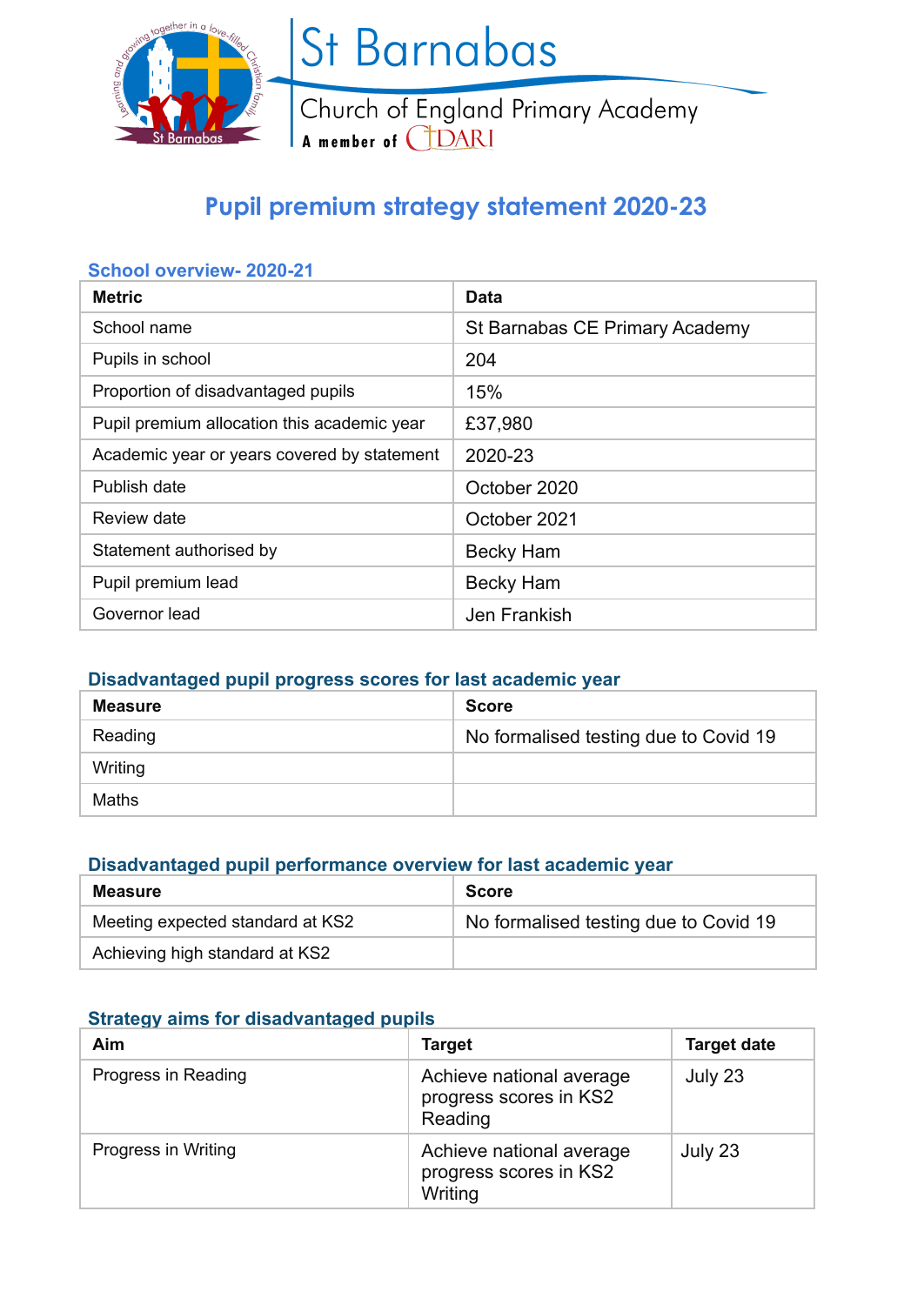| Progress in Mathematics | Achieve national average<br><b>KS2 Mathematics progress</b><br>score                                                                       | July 23 |
|-------------------------|--------------------------------------------------------------------------------------------------------------------------------------------|---------|
| <b>Phonics</b>          | Achieve above national<br>average expected standard<br>in phonics screening check                                                          | July 23 |
| Other                   | Improve attendance of<br>disadvantaged pupils to<br>Trust target (97%)<br>Improved levels of<br>confidence in public<br>speaking and drama | July 23 |

# **Teaching priorities for current academic year**

| <b>Measure</b>                                   | <b>Activity</b>                                                                                                                                                                                                                                                                                                                                                                                                        |
|--------------------------------------------------|------------------------------------------------------------------------------------------------------------------------------------------------------------------------------------------------------------------------------------------------------------------------------------------------------------------------------------------------------------------------------------------------------------------------|
| Priority 1                                       | Excellent teaching in all year groups to ensure PP<br>children are progressing and achieving at least<br>National average and gaps from lockdown plugged.<br>• Quality first teaching- All pupils are entitled to<br>challenging and engaging lessons. Effective<br>teaching monitored throughout the year<br>Staff training on growth mindset and metacognition<br>to support own wellbeing and teaching and learning |
| <b>Priority 2</b>                                | Work with the maths hub to further develop Maths<br>and ensure mastery reasoning is embedded<br>consistently throughout school. (White Rose)                                                                                                                                                                                                                                                                           |
| Barriers to learning these<br>priorities address | Ensuring staff use evidence-based whole-class<br>teaching strategies, interventions and resources.                                                                                                                                                                                                                                                                                                                     |
| Projected spending                               | £11,000                                                                                                                                                                                                                                                                                                                                                                                                                |

## **Targeted academic support for current academic year**

| <b>Measure</b> | <b>Activity</b>                                                                                                                                                                                                                          |
|----------------|------------------------------------------------------------------------------------------------------------------------------------------------------------------------------------------------------------------------------------------|
| Priority 1     | Staff training to develop phonics, spellings and<br>reading. Deploy teachers and TAs to ensure children<br>are taught phonics and reading in small groups.<br>Ensure phonic resources are available and used to<br>deliver the sessions. |
| Priority 2     | Establish small group same day maths interventions<br>for disadvantaged pupils falling behind age-related<br>expectations<br>Extra TA hours to deliver interventions.                                                                    |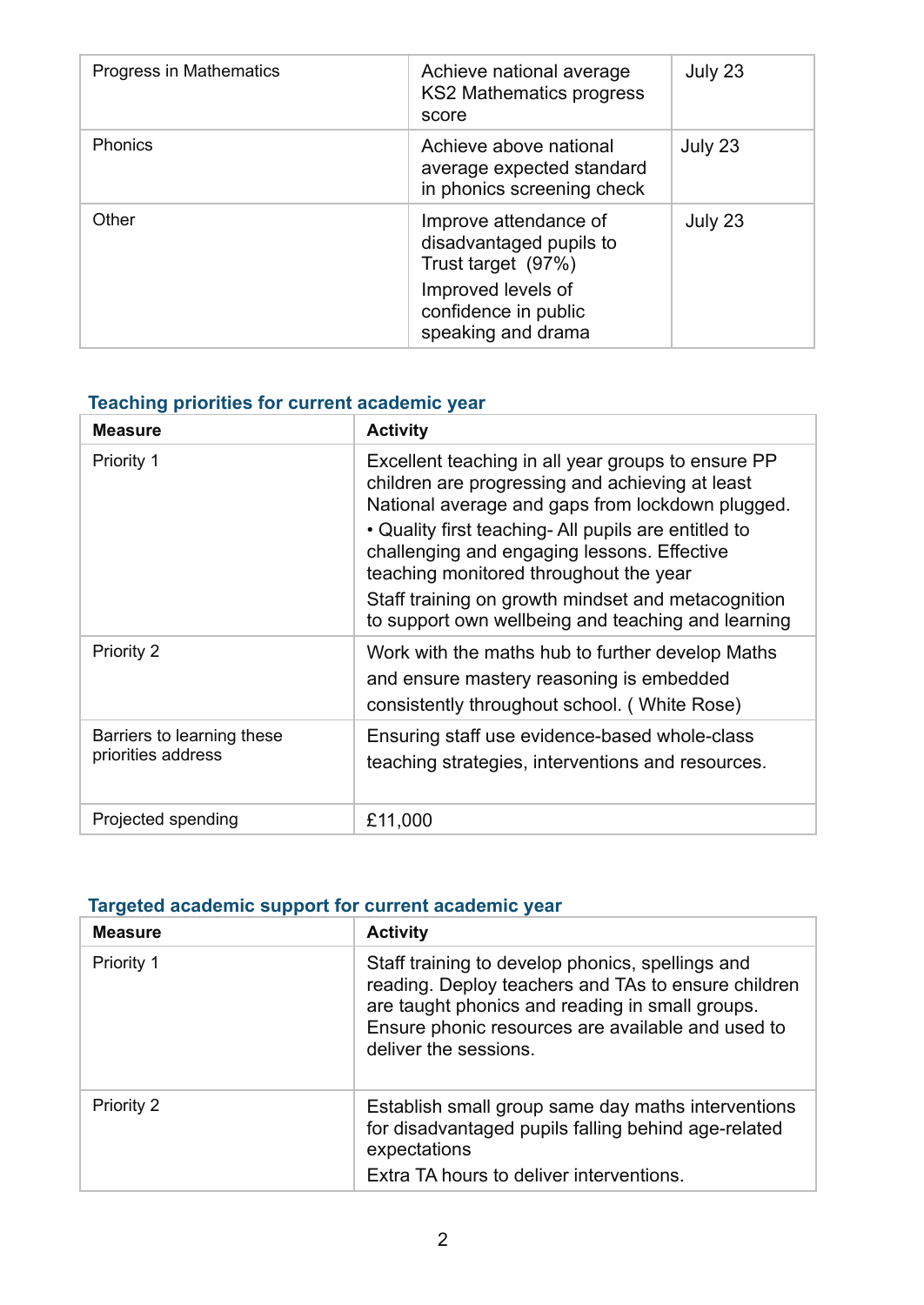|                                                  | To improve attainment in times tables and monitor<br>progress through data tracking:<br>Times table Rock stars-Home and school<br>Additional arithmetic sessions in the Recovery Plan     |
|--------------------------------------------------|-------------------------------------------------------------------------------------------------------------------------------------------------------------------------------------------|
| Barriers to learning these<br>priorities address | Below average 'ready for school' skills on entry in<br>EYFS.<br>Below average attainment for some children in<br>Reading, Writing and Mathematics due to school<br>closures and lockdowns |
| Projected spending                               | £15,000                                                                                                                                                                                   |

### **Wider strategies for current academic year**

| <b>Measure</b>                                   | <b>Activity</b>                                                                                                                                                                                                                                                                                     |  |
|--------------------------------------------------|-----------------------------------------------------------------------------------------------------------------------------------------------------------------------------------------------------------------------------------------------------------------------------------------------------|--|
| Priority 1                                       | Monitoring and supporting parents with attendance.                                                                                                                                                                                                                                                  |  |
| <b>Priority 2</b>                                | Subsidising residential trips so all children are<br>included.                                                                                                                                                                                                                                      |  |
| Priority 3                                       | Junior Jam to deliver specialist music, computing<br>and performing arts as part of Wellbeing<br>Wednesdays to support wellbeing and develop<br>confidence in public speaking and oracy                                                                                                             |  |
| Barriers to learning these<br>priorities address | Improving attendance and readiness to learn for the<br>most disadvantaged pupils<br>Improving mental health and well being for the most<br>disadvantaged pupils- Low self-esteem, limited<br>social and emotional skills.<br>Enhancing the life experiences of children our<br>disadvantaged pupils |  |
| Projected spending                               | £12,000                                                                                                                                                                                                                                                                                             |  |

## **Monitoring and Implementation**

| Area             | <b>Challenge</b>                                                                                                                                                                     | <b>Mitigating action</b>                                                                                                            |
|------------------|--------------------------------------------------------------------------------------------------------------------------------------------------------------------------------------|-------------------------------------------------------------------------------------------------------------------------------------|
| Teaching         | Ensuring enough time is given<br>over to allow for staff<br>professional development                                                                                                 | Use of INSET days and<br>additional cover being provided<br>by senior leaders                                                       |
| Targeted support | Ensuring enough time for<br>school maths-lead to support<br>other teachers and enough<br>time in curriculum to enable all<br>subjects to be taught for<br>recommended time each week | Maths lead working with<br>teachers and TAs to model<br>lessons, team teach and train<br>with mastery method of<br>delivering Maths |